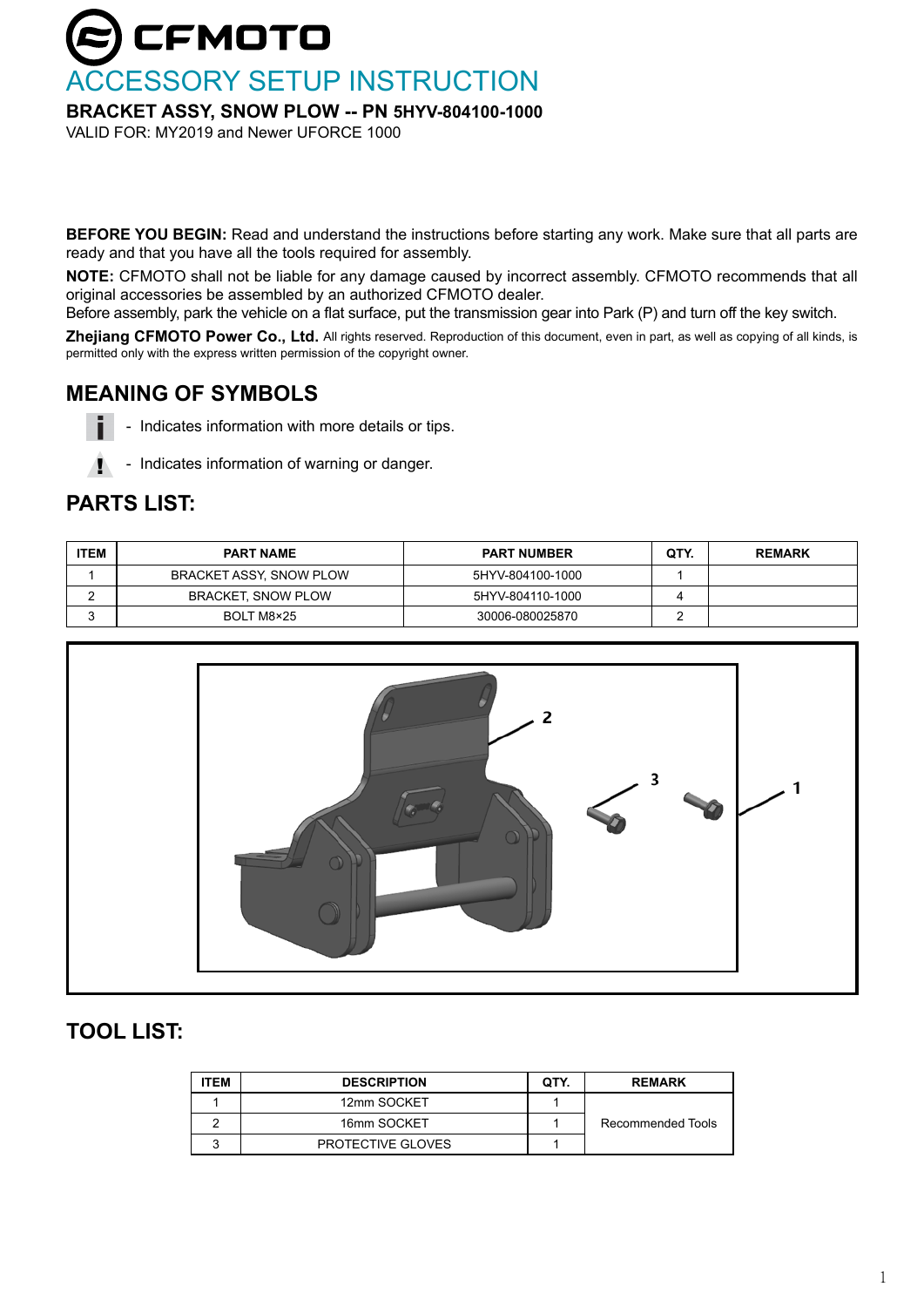CFMOTO

### ASSEMBLY and INSTALLATION







 $\mathbf{A}$ 

- ∥ Remove bolts (1) at the front lower bumper.
	- Save the bolts for reinstallation if the plow bracket is removed.

∥ Loosen front skid plate bolts (1) at the location shown. Align the snow plow bracket slots and push the bracket (2) onto the bolts. Tighten bolts (1).

∥ Align the snow plow bracket mount to the vehicle bumper front holes, and secure it with bolts (1).

∥ Tighten bolts (1) at the front skid plate.